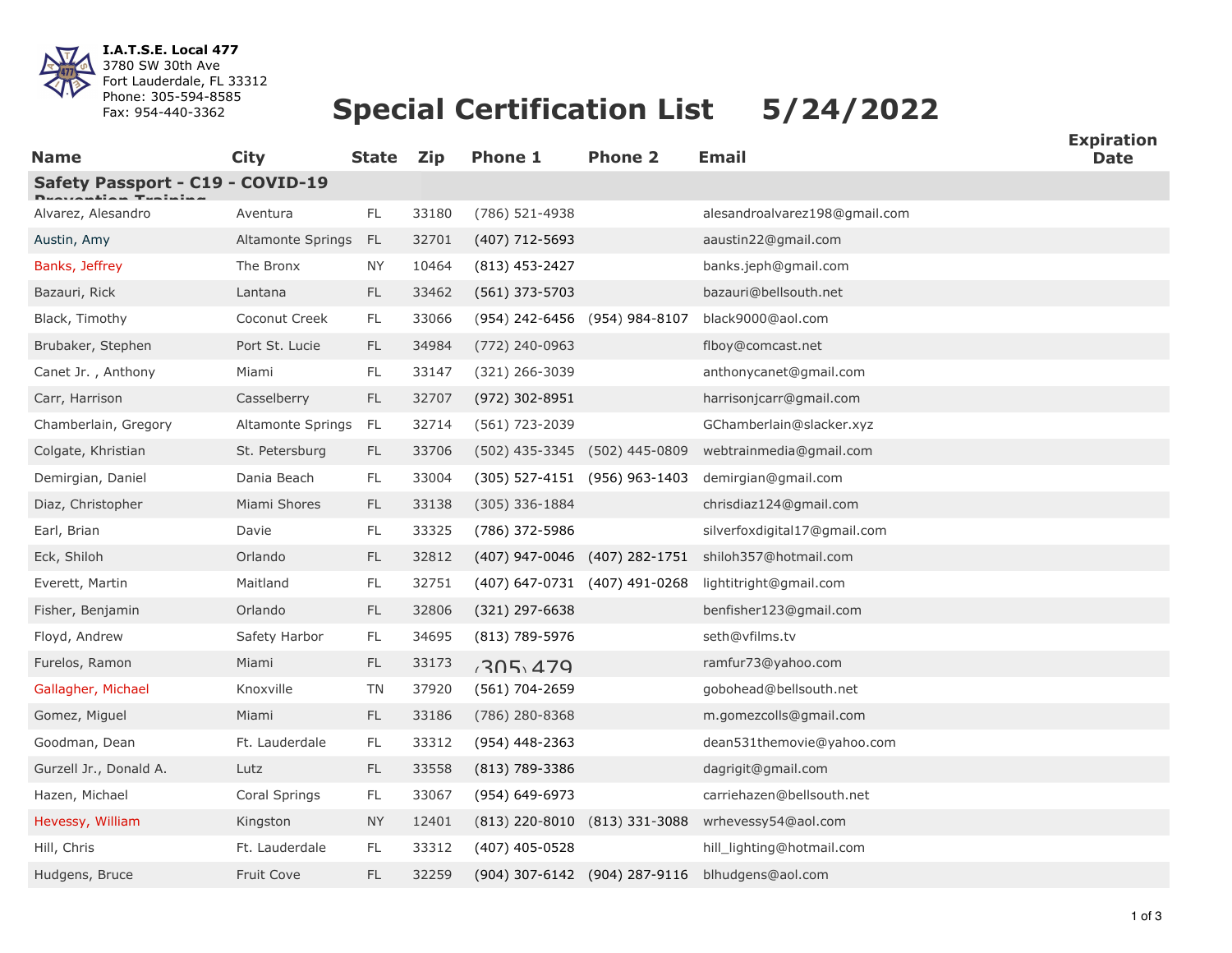

**I.A.T.S.E. Local 477** 3780 SW 30th Ave Fort Lauderdale, FL 33312 Phone: 305-594-8585 Fax: 954-440-3362

## **Special Certification List 5/24/2022**

| <b>Name</b>       | <b>City</b>    | <b>State</b>  | <b>Zip</b> | <b>Phone 1</b>                | <b>Phone 2</b>                | <b>Email</b>                                                   | <b>Date</b> |
|-------------------|----------------|---------------|------------|-------------------------------|-------------------------------|----------------------------------------------------------------|-------------|
| Jenkins, Neil     | Tampa          | FL            | 33611      | $(813) 724 - 7687$            |                               | neilpjenkins@gmail.com                                         |             |
| Jorian, Gordon    | Ocoee          | FL            | 34761      |                               | (407) 257-4816 (407) 578-1942 | gordthejuicer@gmail.com                                        |             |
| Kidd Jr, John     | Orlando        | FL.           | 32803      |                               |                               | (407) 895-6189 (321) 662-8398 billykiddphotography@hotmail.com |             |
| Kimble, Joseph    | Hollywood      | $\mathsf{FL}$ | 33020      |                               | (954) 647-3502 (954) 923-2527 | jkim300@yahoo.com                                              |             |
| Klein, Jamie      | Pompano Beach  | FL.           | 33068      |                               | (954) 722-5318 (954) 610-8231 | jklein61@aol.com                                               |             |
| Kupfer, John      | Melbourne      | FL            | 32935      | $(386) 689 - 0931$            |                               | tallyswamper@gmail.com                                         |             |
| Lemaire, Frank    | Miami          | $\mathsf{FL}$ | 33155      | (305) 773-7269 (305) 666-5315 |                               | fl45terr@earthlink.net                                         |             |
| Malatesta, Alan   | Merritt Island | <b>FL</b>     | 32953      | $(407)$ 496-5238              |                               | almalamps@gmail.com                                            |             |
| McGowan, Charles  | Dania Beach    | FL            | 33004      | (954) 647-6419                |                               | cmcharliemcgowan@gmail.com                                     |             |
| McNally, Sean     | Davie          | FL            | 33324      | (786) 897-2750                |                               | seanmcnally317@gmail.com                                       |             |
| Memon, Furkan     | Pinellas Park  | FL.           | 33782      | (727) 331-5139                |                               | memon.furkan1@gmail.com                                        |             |
| Moises, Francisco | Miami          | FL            | 33144      | (786) 315-7357                |                               | nosleepsuperhero@gmail.com                                     |             |
| Ojeda, Noe        | Miami          | FL            | 33137      | (305) 713-9350                |                               | hollyrico@gmail.com                                            |             |
| Ortiz, Ricardo    | Lake Alfred    | FL            | 33850      | $(863)$ 280-3652              |                               | rickyortiz@zitro97.com                                         |             |
| Ozuna, Vladimir   | Hollywood      | FL            | 33022      | $(305) 761 - 1022$            |                               | vbgrip@gmail.com                                               |             |
| Parra, Gonzalo    | Miami          | FL            | 33179      | (954) 478-0477                |                               | gaparra@comcast.net                                            |             |
| Parra, Jorge      | Coconut Creek  | <b>FL</b>     | 33066      | (786) 514-3855 (305) 534-2365 |                               | arkanorge@hotmail.com                                          |             |
| Pereda, Kevin     | Miami          | FL.           | 33155      | $(305)$ 967-0101              |                               | kevinpereda1202@gmail.com                                      |             |
| Perez, Brian      | Miami          | FL            | 33186      | (305) 803-0419                |                               | brianperez18@gmail.com                                         |             |
| Perozo, Carlos    | Miami          | $\mathsf{FL}$ | 33155      | $(786)$ 238-1963              |                               | carlosjuanperozo@gmail.com                                     |             |
| Perque Jr., Earl  | Plantation     | $\mathsf{FL}$ | 33324      | (954) 370-2725 (954) 647-9764 |                               | perquefilm14@gmail.com                                         |             |
| Pivovarnik, John  | Lithia         | <b>FL</b>     | 33547      | $(863) 512 - 5881$            |                               | japivovarnik@gmail.com                                         |             |
| Poggi, Luis       | Orlando        | FL            | 32804      | (407) 625-0364                |                               | lbpoggi@gmail.com                                              |             |
| Prillaman, Dale   | Hollywood      | FL            | 33021      | (954) 559-6532 (954) 665-8468 |                               | dprllm@hotmail.com                                             |             |
| Ramsey, John      | Ocklawaha      | $\mathsf{FL}$ | 32179      | $(352) 816 - 6138$            |                               | ramseyjohnw@gmail.com                                          |             |
| Rando, Keith      | Pembroke Pines | <b>FL</b>     | 33028      |                               | (954) 442-3239 (954) 257-6790 | keithalanrando@yahoo.com                                       |             |
| Rider, David      | Poinciana      | FL            | 34759      | (407) 608-2990                |                               | davidrider477@gmail.com                                        |             |

**Expiration**